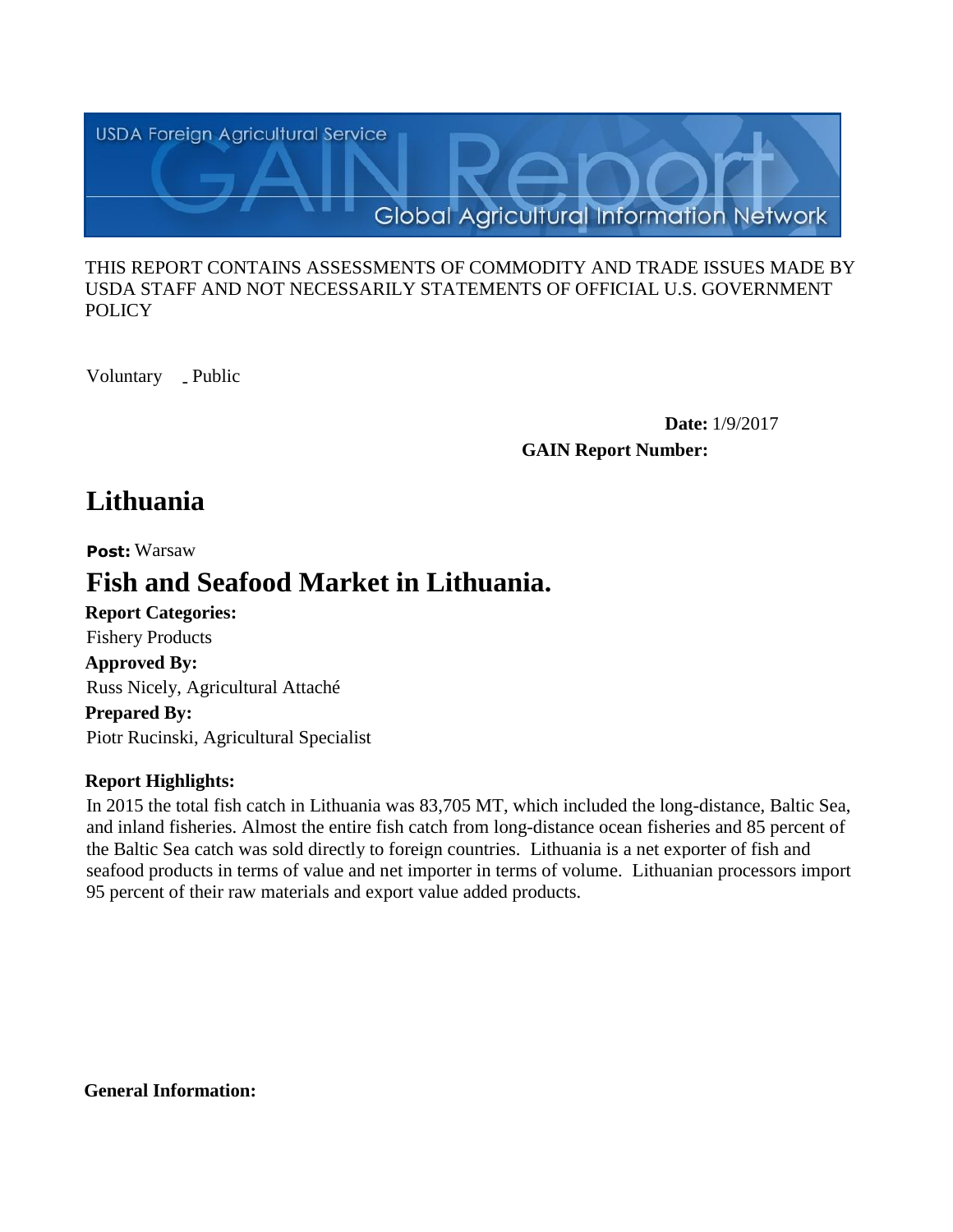### **Production**

#### Fishing sector

In 2015 the total fish catch was 83,705, which included the Baltic Sea, long-distance ocean and inland fisheries. The fish catch in 2015 was 44 percent lower than in 2014 because a higher catch in the Baltic Sea did not offset a reduced catch in the long-distance ocean and European Union Waters fisheries. In 2015 most of the ocean fish catch was carried out in Moroccan waters, followed by Angolan waters and the Pacific Ocean region. The total amount of catch from the long-distance fisheries amounted to 58,293 MT, a 57 percent decrease compared to 2014 because of lower harvest of Mauritania fishing grounds.

|                              | 2011     | 2012     | 2013     | 2014           | 2015     |
|------------------------------|----------|----------|----------|----------------|----------|
| Baltic Sea                   | 15,991   | 16,827   | 15,383   | 13,823         | 17,900   |
| High seas:                   |          |          |          |                |          |
| North West Atlantic          | 1,009    | 708      | $\Omega$ | $\overline{7}$ | $\Omega$ |
| North East Atlantic          | 6,434    | 3,725    | 1,425    | 2,502          | 3,445    |
| Mauritanian EZ               | 66,133   | 23,225   | 55,472   | 83,861         | $\theta$ |
| Greenland EZ                 | $\theta$ | 694      | $\Omega$ | 694            | $\Omega$ |
| Moroccan EZ                  | 16,445   | $\Omega$ | $\Omega$ | 18,268         | 23,357   |
| Angolan EZ                   | $\theta$ | 0        | $\Omega$ | $\theta$       | 18,892   |
| Guinea EZ                    | $\Omega$ | 13,118   | 5,000    | $\Omega$       | 0        |
| Senegal EZ                   | $\Omega$ | 12,598   | $\Omega$ | $\Omega$       | $\Omega$ |
| Pacific Ocean                | $\Omega$ | 9,947    | 9,947    | $\theta$       | 11,275   |
| Curonian Lagoon              | 1,138    | 955      | 1,105    | 1,039          | $\Omega$ |
| <b>European Union Waters</b> | $\Omega$ | $\Omega$ | 1,320    | 30,092         | 6,884    |
| Norway EEZ                   | $\theta$ | $\Omega$ | $\Omega$ | $\Omega$       | 303      |
| <b>Inland</b> waters         | 337      | 659      | 360      | 155            | 325      |
| Other seas                   | $\Omega$ | 0        | $\Omega$ | $\Omega$       | 1,649    |
| Total catch                  | 141,847  | 72,509   | 90,448   | 150,034        | 83,705   |

#### **Fish catch by fishing ground (000 MT)**

*Source: Statistical Office*

In 2015 the total catch in the Baltic Sea amounted to 17,897 MT, an increase of 30 percent compared to 2014. The main species caught were European sprat, Baltic herring and cod.

Pelagic species (herring and sprats) are the mainstays of the Lithuanian harvests and accounted for almost 86 percent of the total fish catch in the Baltic Sea. In 2015 catch quotas allocated for herring, sprat and cod were utilized at 92, 96 and 51 percent, respectively. The annual Baltic Sea fishing quota is negotiated on an annual basis by the EU's agriculture and fisheries ministers. The International Council for the Exploration of the Sea (ICES) is a global organization that develops science and advice to support the sustainable use of the oceans. The ICES recommends to the Council the size of quota for the next year. In October 2015 the Council of Ministers agreed on a 20 percent reduction of the 2016 quotas for cod compared to 2015, resulting in a total allowable catch (TAC) of maximum 41,143 MT for the Eastern stock and 12,720 MT for the Western stock of the Baltic Sea. Member countries agreed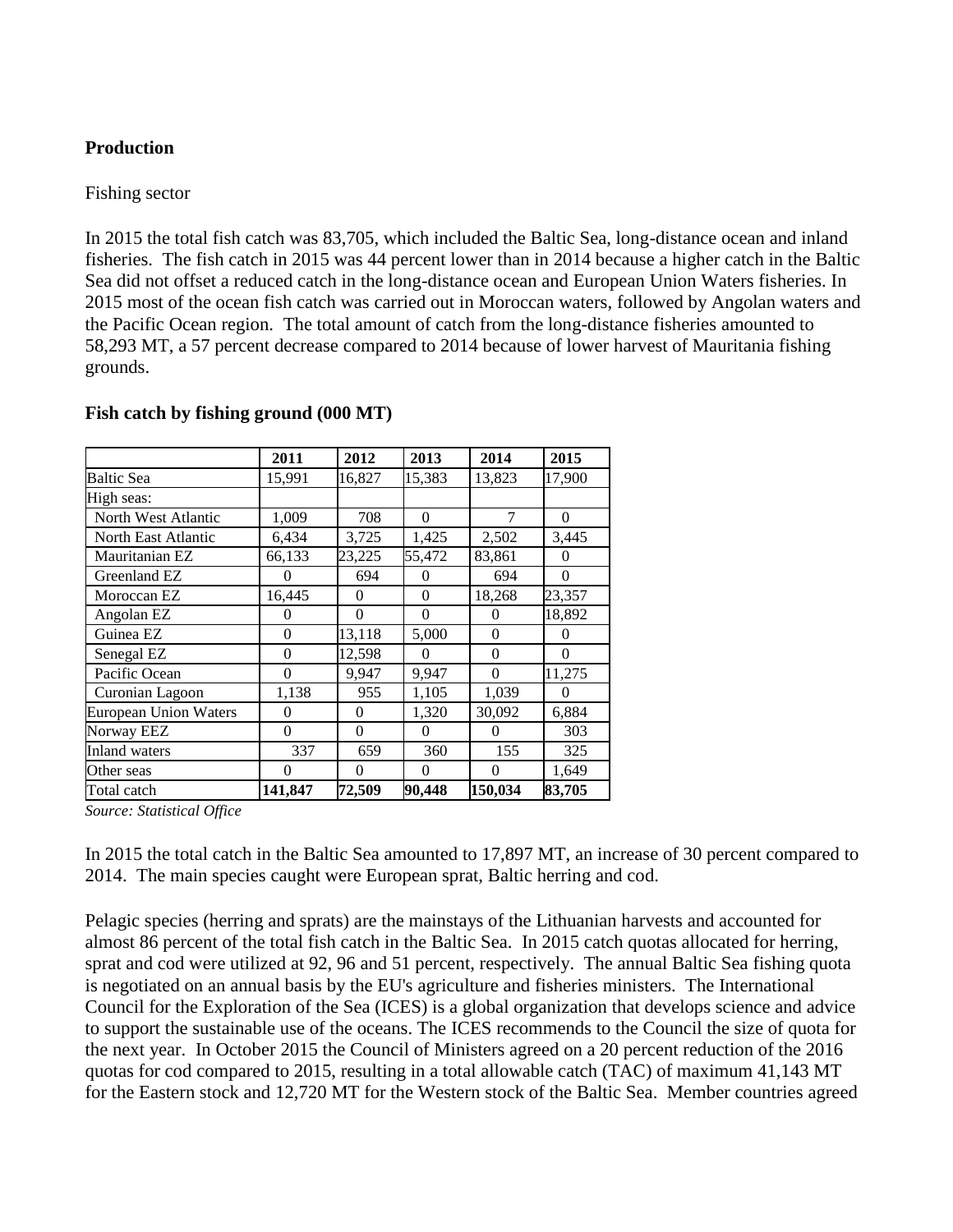on additional measures for the western stock because it is below sustainable biological limits. The 2016 quotas for sprat were lowered by 5 percent compared to 2015, to a TAC of maximum 202,320 MT.

|                       | 2010   | 2011  | 2012   | 2013   | 2014  | 2015   |
|-----------------------|--------|-------|--------|--------|-------|--------|
| <b>Baltic sprat</b>   | 10,223 | 9,730 | 11,245 | 10,353 | 9,679 | 11,003 |
| <b>Baltic herring</b> | 1,557  | 2,655 | 2,276  | 2,475  | 2,152 | 4,724  |
| Cod                   | 3,199  | 3,057 | 2,483  | 1.742  | 1.196 | 1,737  |
| Other fish            | 558    | 549   | 823    | 813    | 796   | 433    |

### **Baltic Sea fish catch (MT)**

*Source: Department of Fishery, Ministry of Agriculture.*

In 2015 the main part of the fish catch came from the Atlantic and Pacific oceans, which in 2015 amounted to 58,293 MT. The fish catch in the Baltic Sea in 2015 was almost 70 percent smaller than the catch from the oceans. According to the Fishery Department of the Ministry of Agriculture, all catches from the oceans, an estimated 85 percent of Baltic Sea catches, and 40 percent of aquaculture is exported. As a result, the fish processing industry almost entirely relies on imports of raw materials. In 2015 Lithuania completed the process of reducing its fishing capacity, decreasing fishing capacity by 40 percent since 2004. The costs of restructuring of the Lithuanian fleet were covered by EU funds.

As of January 1, 2016 the Lithuanian fishing fleet consisted of 145 fishing vessels. Lithuania has 11 long distance fishing vessels which operate in Morocco, Angola, Pacific and Atlantic waters. In 2015 104 vessels were used for coastal fishing and 30 vessels for Baltic Sea offshore fishing. The majority of fishing vessels used for costal fishing are of gross tonnage of less than 50 tons. The fishing fleet operating beyond coastal waters has been declining within the past few years because of the implementation of a boat scrapping program of the European Union. The program aims at reducing the capacity of fishing in response to reduced fish stocks.

#### **Processing**

There are 49 fish processing plants in Lithuania. In 2015 total fish processing production amounted to 107,900 MT and was 18 percent higher than in 2014. The value of production of fish processing industry in 2015 amounted to Euro 479 million (U.S. \$500 million). Almost 35 percent of processed products are preserved fish (mainly surimi), followed by smoked fish (35 percent), fish filets (14 percent), canned fish (11 percent) and other fish products (5 percent). The main processed fish are herring, sprat and salmon.

The Viciunai group, established in 1991, is the largest fish processor in Lithuania. The company is one of the largest producers of surimi products and fish in Europe. The group sells to 56 countries in the world under the brand "VICI". They have 6 processing plants in Lithuania (Plunge and Kaunas), one plant in Kaliningrad (Russia) and one in Spain. Their annual production is 120,000 MT of different fish products. The company is present in most major foodservice companies in Europe. Viciunai currently imports from the U.S. Alaska Pollock, white fish and salmon. Atlantic herring is imported mainly from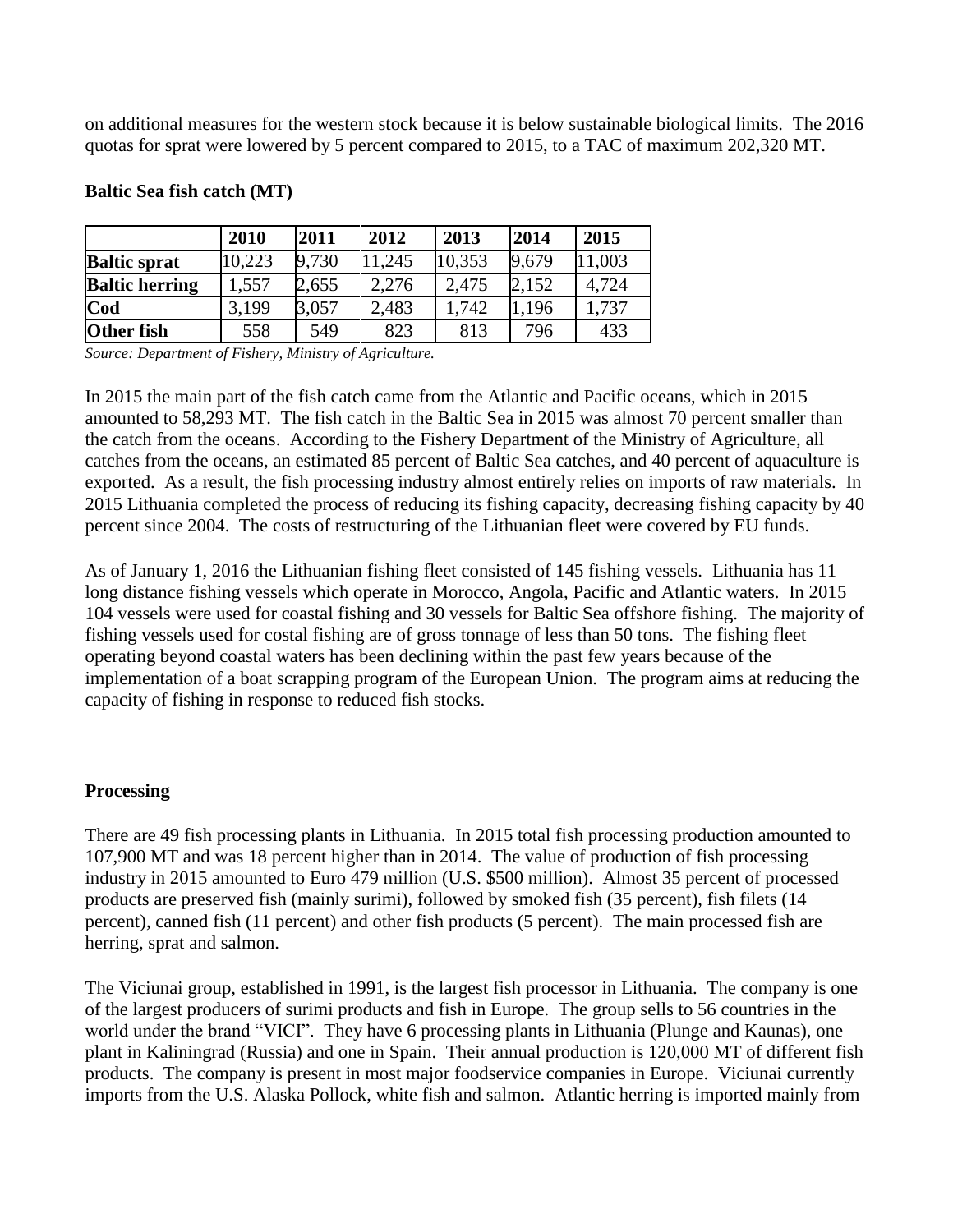Norway and Iceland. The majority of salmon is imported from Norway. Herring and sprats are imported from Latvia and Poland. In the Estonian processing plant they produce breaded fish fingers from Alaska Pollack imported from the United States. For production of surimi products in processing plants located in Lithuania, they import frozen blocks of white fish from the U.S. and India. In the future they might be also interested in imports of lobsters from the U.S. for the HORECA sector. Exports to the U.S. are mainly destined to go to the Russian origin diaspora in the area of SF, NYC and LA. They sell 50 percent under their own brand (VICI) and 50 percent under a private label.

# **Consumption**

Fish products are popular and present in most supermarkets. Lithuania is one of the largest producers of surimi in the world (it is called a Lithuanian Phenomenon). In 2015 the average annual per capita fish consumption in Lithuania was 12 percent higher than in 2014 and amounted to19 kilograms. There is s general upward long-term trend in overall consumption and a positive perception of fish and fish products among consumers.

Pollock, herring, and mackerel are the most popular saltwater species, while carp and trout are the most popular freshwater species. Pollock and salmon are gaining popularity in the market, indicating a structural change in consumption. There is a growing awareness among Lithuanian consumers regarding fish and seafood consumption. They are choosing fish products with more care and attention, are getting information about products, and are benefiting from campaigns promoting consumption and the health benefits of fish and seafood.



#### **Distribution**

Seafood is sold in stores ranging from specialized stores, supermarkets, hypermarkets, and small independent grocers. Many hypermarkets also feature extensive displays for fresh seafood products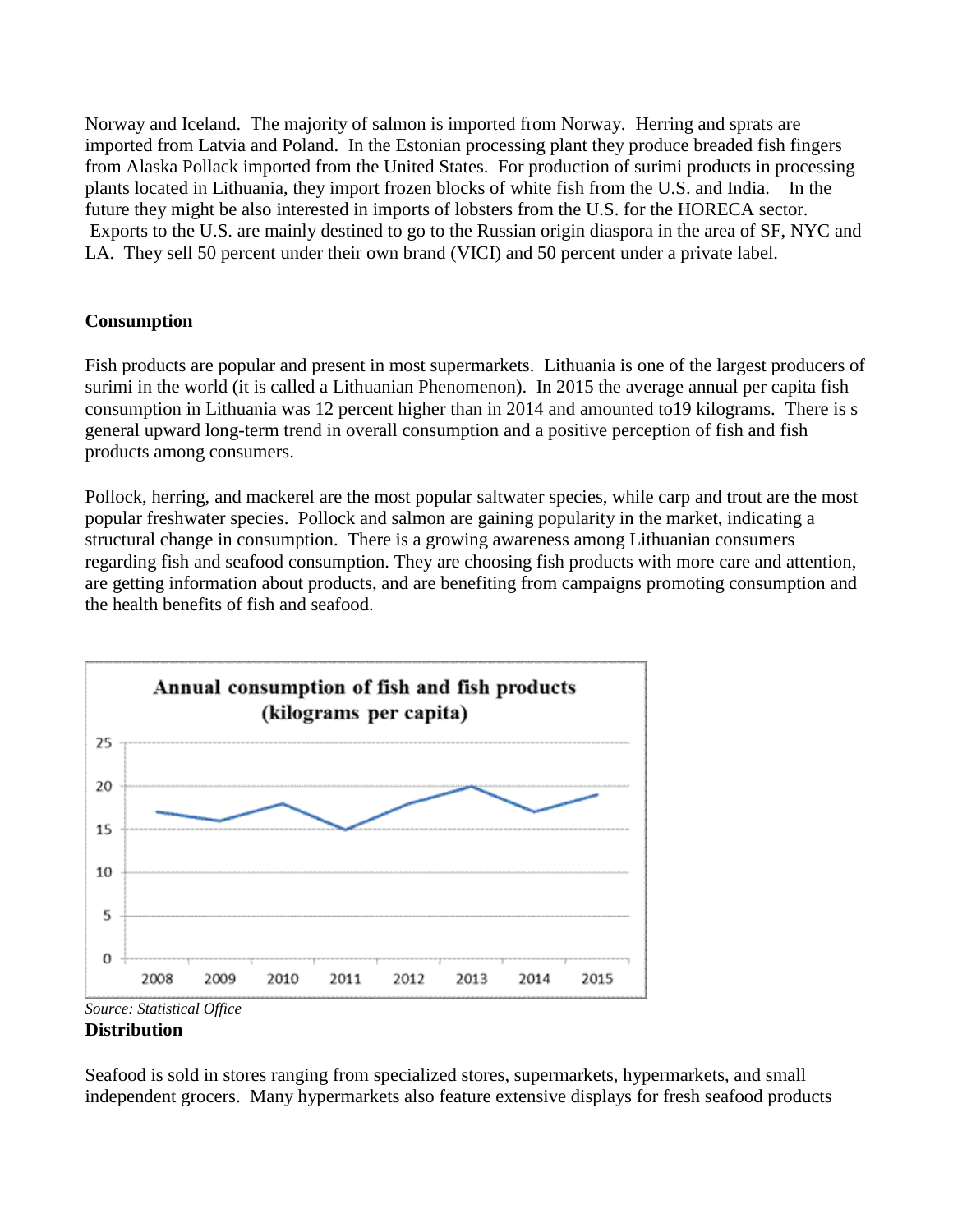including live fish (in tanks) for purchase. Small independent grocers typically lack fresh options but instead offer processed, brand labeled options or frozen filets frequently with no brand association. The "RIMA" chain of supermarkets offers selection of fish products dominated by the Lithuanian brand VICI produced by Viciunai company. The Viciunai company which is the largest processor of fish in Lithuania and has also branch offices in Latvia, would be good partner for seafood promotional activities in Lithuania.

# **Trade**

Lithuania is a net exporter of fish and seafood products in terms of value and net importer in terms of volume. Lithuanian processors import 95 percent of raw materials and export value added fish and seafood products.

#### Imports

Lithuania imports mainly raw fish which is used by the local industry for further processing. In 2015 Lithuania imported 132,777 MT of fish and seafood for a value of U.S. \$439 million. Sweden, Norway, Latvia and the United States were the major suppliers of fish to Lithuania in 2015. Lithuania imported from these four countries 68 percent of total imports of fish and seafood products. In the first ten months of 2016 the volume of imports increased by six percent because of higher imports from Sweden and Russia (mainly cod).

|                        |         | <b>Thousands United States Dollars</b> |         |        | % Share |        | % Change  |
|------------------------|---------|----------------------------------------|---------|--------|---------|--------|-----------|
| <b>Partner Country</b> | 2013    | 2014                                   | 2015    | 2013   | 2014    | 2015   | 2015/2014 |
| World                  | 422,099 | 496,159                                | 439,250 | 100.00 | 100.00  | 100.00 | $-11.47$  |
| Sweden                 | 136,521 | 196,312                                | 198,662 | 32.34  | 39.57   | 45.23  | 1.20      |
| Norway                 | 40,369  | 51,590                                 | 50,571  | 9.56   | 10.40   | 11.51  | $-1.98$   |
| Latvia                 | 30,464  | 28,663                                 | 26,681  | 7.22   | 5.78    | 6.07   | $-6.91$   |
| <b>United States</b>   | 17,720  | 23,326                                 | 25,298  | 4.20   | 4.70    | 5.76   | 8.45      |
| Germany                | 42,716  | 47,483                                 | 22,372  | 10.12  | 9.57    | 5.09   | $-52.88$  |
| Russia                 | 7,257   | 7,756                                  | 16,210  | 1.72   | 1.56    | 3.69   | 109.00    |
| Poland                 | 6,071   | 10,948                                 | 11,460  | 1.44   | 2.21    | 2.61   | 4.68      |
| Denmark                | 9,528   | 12,250                                 | 10,210  | 2.26   | 2.47    | 2.32   | $-16.65$  |
| Kazakhstan             | 21,967  | 18,420                                 | 9,284   | 5.20   | 3.71    | 2.11   | $-49.60$  |
| Spain                  | 11,746  | 10,177                                 | 8,446   | 2.78   | 2.05    | 1.92   | $-17.00$  |
| Estonia                | 11,474  | 17,981                                 | 7,953   | 2.72   | 3.62    | 1.81   | $-55.77$  |
| Chile                  | 8,521   | 4,800                                  | 5,553   | 2.02   | 0.97    | 1.26   | 15.70     |
| Netherlands            | 10,698  | 5,692                                  | 5,355   | 2.53   | 1.15    | 1.22   | $-5.93$   |
| China                  | 8,235   | 7,193                                  | 5,272   | 1.95   | 1.45    | 1.20   | $-26.71$  |
| Iceland                | 11,093  | 4,745                                  | 5,190   | 2.63   | 0.96    | 1.18   | 9.37      |
| United Kingdom         | 9,946   | 13,314                                 | 4,242   | 2.36   | 2.68    | 0.97   | $-68.14$  |
| Vietnam                | 3,332   | 5,161                                  | 2,947   | 0.79   | 1.04    | 0.67   | $-42.91$  |
| Argentina              | 4,510   | 3,439                                  | 2,533   | 1.07   | 0.69    | 0.58   | $-26.34$  |

#### **Value of Imports of Fish and Seafood Products to Lithuania**

*Source: Global Trade Atlas*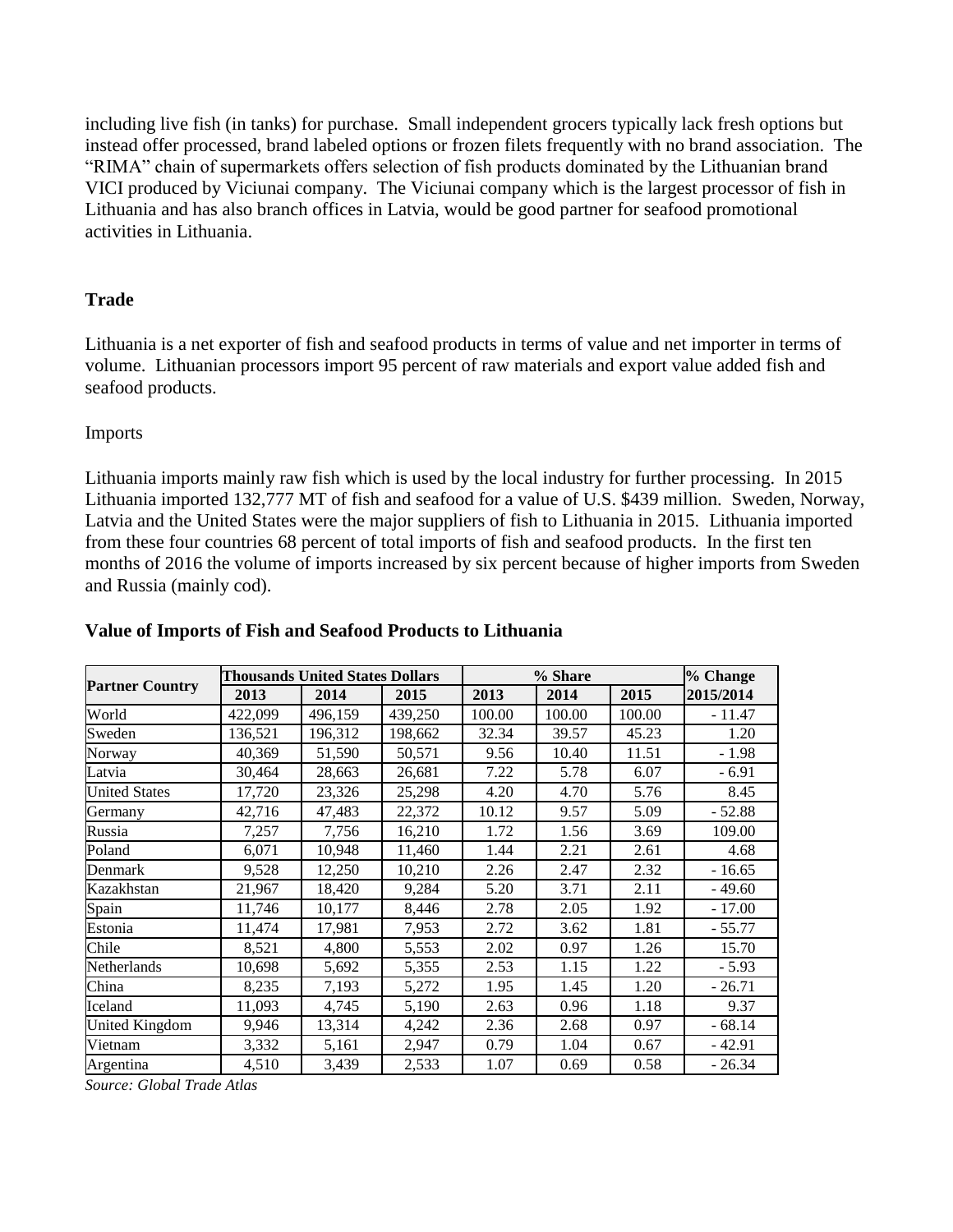For the first ten months of 2016 imports of salmon (fresh or chilled) increased by eight percent in comparison to the same period of 2015, while imports of cod increased by 67 percent. In 2015 imports of Alaska Pollock were 50 percent down compared to 2014 due to reduced demand in the domestic market. In 2015 growing demand for cod stimulated imports.

| <b>Commodity</b> | Unit           | <b>Description</b>                        |                    | Quantity |         |                |
|------------------|----------------|-------------------------------------------|--------------------|----------|---------|----------------|
|                  |                |                                           | 2013               | 2014     | 2015    | 2015/2014      |
| Fish & Seafood   |                |                                           |                    |          |         |                |
| Products         | $\mathbf T$    | Group 9 (2012)                            | 122,709            | 139,420  | 132,777 | $-5$           |
|                  |                | <b>Atlantic Salmon and Danube Salmon</b>  |                    |          |         |                |
| 030214           | $\mathbf T$    | Fresh or Chilled                          | 22,156             | 31,139   | 35,944  | 15             |
| 030363           | $\overline{T}$ | Cod, Frozen                               | 7,378              | 11,496   | 11,136  | $-3$           |
|                  |                | Fish Meat, Frozen, Except Steaks and      |                    |          |         |                |
| 030499           | $\mathbf T$    | Fillets                                   | 10,379             | 11,769   | 9,914   | $-16$          |
| 030354           | $\overline{T}$ | Mackerel, Frozen                          | 12,066             | 9,971    | 8,303   | $-17$          |
|                  |                | Fish of Families Bregmacerotidae etc,     |                    |          |         |                |
| 030495           | $\mathbf T$    | Frozen                                    | 1,260              | 2,511    | 6,176   | 146            |
|                  |                | Herrings, Frozen, except Fillets, Livers  |                    |          |         |                |
| 030351           | T              | and Roes                                  | 9,324              | 6,179    | 6,162   | 0              |
| 030389           | $\overline{T}$ | Fish, Frozen                              | 6,172              | 5,460    | 4,963   | $-9$           |
| 030365           | $\overline{T}$ | Coalfish, Frozen                          | 409                | 1,526    | 4,891   | 221            |
| 030366           | $\overline{T}$ | Hake, Frozen                              | $\overline{3,919}$ | 3,868    | 3,536   | $-9$           |
| 160420           | $\mathbf T$    | Fish, Prepared or Preserved,              | 5,247              | 5,119    | 3,454   | $-33$          |
| 030494           | $\mathbf T$    | Alaska Pollock, Frozen, except Fillets    | 5,940              | 6,435    | 3,149   | $-51$          |
|                  |                | Pacific, Atlantic, Danube Salmon Fillet   |                    |          |         |                |
| 030441           | $\mathbf T$    | Fresh/Chlled                              | 3,024              | 3,461    | 2,986   | $-14$          |
| 030489           | $\overline{T}$ | Fish Fillets, Frozen                      | 3,272              | 2,800    | 2,653   | $-5$           |
|                  |                | Sardines Sardinella Brislings/Sprats      |                    |          |         |                |
| 030243           | $\mathbf T$    | Fresh/Chilled                             | 1,855              | 3,284    | 2,364   | $-28$          |
|                  |                | Atlantic Salmon and Danube Salmon,        |                    |          |         |                |
| 030313           | $\mathbf T$    | Frozen                                    | 4,516              | 5,602    | 2,198   | $-61$          |
| 030486           | $\overline{T}$ | Herring Fillets, Frozen                   | 2,530              | 3,609    | 2,063   | $-43$          |
| 030474           | $\overline{T}$ | Hake Fillets, Frozen                      | 1,828              | 1,827    | 1,821   | $\mathbf{0}$   |
|                  |                | Sardines/Sardinella/Brisling Prep/Pres,   |                    |          |         |                |
| 160413           | $\mathbf T$    | not Minced                                | 1,406              | 1,552    | 1,365   | $-12$          |
|                  |                | Fish Bregmacerotidae Euclichthyidae       |                    |          |         |                |
| 030369           | $\mathbf T$    | etc Frozen                                | 454                | 1,016    | 1,252   | 23             |
|                  |                | Sardines, Sardinella, Brisling or Sprats, |                    |          |         |                |
| 030353           | $\mathbf T$    | Frozen                                    | 1,507              | 1,191    | 1,242   | $\overline{4}$ |
|                  |                | Herrings, Salted, or in Brine, not Dry or |                    |          |         |                |
| 030561           | $\mathbf T$    | Smoked                                    | 1,415              | 1,175    | 1,054   | $-10$          |
|                  |                | Tunas/Skipjack/Bonito Prep/Pres not       |                    |          |         |                |
| 160414           | $\mathbf T$    | Minced                                    | 1,140              | 1,028    | 1,035   | 1              |

**Volume of Imports of Fish and Seafood Products to Lithuania**

*Source: Global Trade Atlas*

In 2015 the value of imports of fish and seafood products from the United States amounted to U.S. \$25,298,000, eight percent higher than in 2014. However, in the first ten months of 2016 imports from the U.S. decreased by 13 percent because of lower imports of cod-like fish from the family of Bregmacerotidae.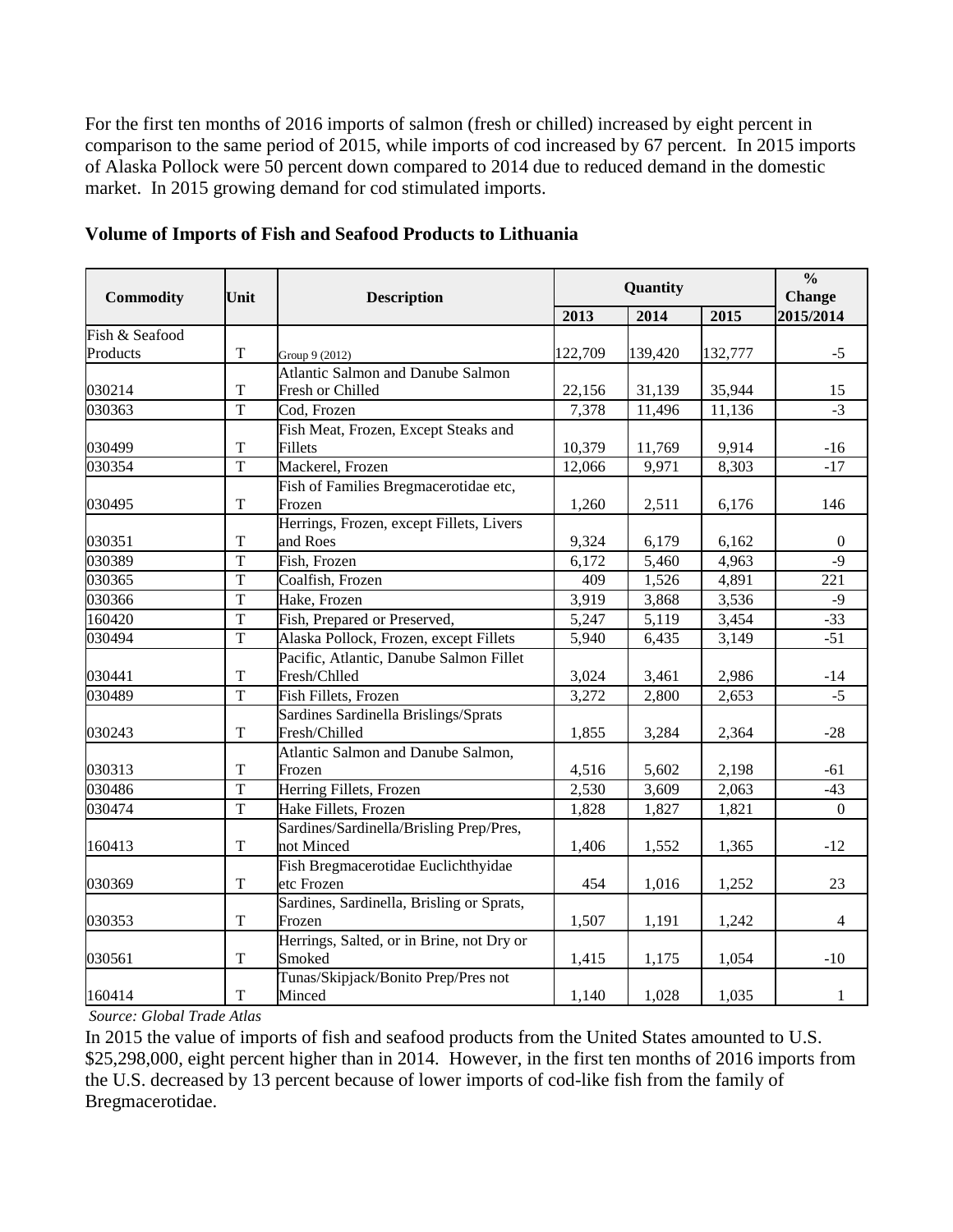|  |  | Value of Imports of Fish and Seafood Products from the United States |
|--|--|----------------------------------------------------------------------|
|  |  |                                                                      |

| <b>Commodity</b> | <b>Description</b>                                      |          | <b>000 United States Dollars</b> |                                                                                                                                                                                                                                  |           |
|------------------|---------------------------------------------------------|----------|----------------------------------|----------------------------------------------------------------------------------------------------------------------------------------------------------------------------------------------------------------------------------|-----------|
|                  |                                                         | 2013     | 2014                             | 2015<br>25,298<br>5,888<br>14,426<br>8,770<br>901<br>415<br>703<br>124<br>331<br>429<br>95<br>935<br>37<br>44<br>21<br>25<br>2<br>226<br>1<br>$\Omega$<br>$\Omega$<br>$\Omega$<br>$\Omega$<br>$\Omega$<br>509<br>$\Omega$<br>553 | 2015/2014 |
| Fish & Seafood   |                                                         |          |                                  |                                                                                                                                                                                                                                  |           |
| Products         | Group 9 (2012)                                          | 17,720   | 23,326                           |                                                                                                                                                                                                                                  | 8         |
| 030495           | Fish Of Families Bregmacerotidae etc, Frozen            | 2,327    |                                  |                                                                                                                                                                                                                                  | 145       |
| 030494           | Alaska Pollock, Frozen, Except Fillets                  | 13,074   | 14,184                           |                                                                                                                                                                                                                                  | $-38$     |
|                  | Shrimp & Prawns Prep/Preserved not Airtight<br>Contnr   | 119      |                                  |                                                                                                                                                                                                                                  | 117       |
| 160521           |                                                         |          |                                  |                                                                                                                                                                                                                                  |           |
| 030311           | Sockeye Salmon, excl Fillet, Livers & Roes,<br>Frozen   | 117      |                                  |                                                                                                                                                                                                                                  | 468       |
| 030390           | Fish Livers And Roes, Frozen                            | 195      |                                  |                                                                                                                                                                                                                                  | $-23$     |
| 160432           | Caviar Substitutes Prepared from Fish Eggs              | 1,139    |                                  |                                                                                                                                                                                                                                  | $-90$     |
| 030474           | Hake Fillets, Frozen                                    | $\Omega$ |                                  |                                                                                                                                                                                                                                  | 18        |
| 030367           | Alaska Pollock, Frozen                                  | $\theta$ |                                  |                                                                                                                                                                                                                                  | 18        |
| 030353           | Sardines, Sardinella, Brisling or Sprats, Frozen        | $\theta$ |                                  |                                                                                                                                                                                                                                  | 76        |
| 030366           | Hake, Frozen                                            | 44       |                                  |                                                                                                                                                                                                                                  | $-100$    |
| 030339           | Flat Fish Nesoi except Fillets, Livers, Roes,<br>Frozen | $\theta$ |                                  |                                                                                                                                                                                                                                  | n/a       |
|                  | Herrings, Frozen, Except Fillets, Livers and            |          |                                  |                                                                                                                                                                                                                                  |           |
| 030351           | Roes                                                    | 48       |                                  |                                                                                                                                                                                                                                  | n/a       |
| 030475           | Alaska Pollock Fillets, Frozen                          | 544      |                                  |                                                                                                                                                                                                                                  | $-100$    |
| 030499           | Fish Meat, Frozen, Except Steaks and Fillets            | 113      |                                  |                                                                                                                                                                                                                                  | $-100$    |
| 030539           | Fish Fillets Dried Salt in Brine, not Smoked            | $\theta$ | 4                                | $\mathbf{0}$                                                                                                                                                                                                                     | $-100$    |

# **Volume of Imports of Fish and Seafood Products from the United States**

| <b>Commodity</b> | Unit | <b>Description</b>                                           |          | Quantity | $\frac{0}{0}$<br><b>Change</b> |           |
|------------------|------|--------------------------------------------------------------|----------|----------|--------------------------------|-----------|
|                  |      |                                                              | 2013     | 2014     | 2015                           | 2015/2014 |
| Fish & Seafood   |      |                                                              |          |          |                                |           |
| Products         | T    | Group 9 (2012)                                               | 7.491    | 9,638    | 9,313                          | $-3$      |
| 030495           | T    | Fish Of Families Bregmacerotidae etc,<br>Frozen              | 1,161    | 2,431    | 6,059                          | 149       |
| 030494           | T    | Alaska Pollock, Frozen, except Fillets                       | 5,933    | 6,364    | 3,006                          | $-53$     |
| 160521           | T    | Shrimp & Prawns Prep/Preserved not<br><b>Airtight Contnr</b> | 17       | 57       | 99                             | 76        |
| 030311           | T    | Sockeye Salmon, excl Fillet, Livers & Roes,<br>Frozen        | 10       | 15       | 87                             | 460       |
| 030474           | T    | Hake Fillets, Frozen                                         | 0        | 20       | 20                             | $-3$      |
| 030390           | T    | Fish Livers and Roes, Frozen                                 | 14       | 35       | 20                             | $-44$     |
| 030367           | T    | Alaska Pollock, Frozen                                       | $\Omega$ | 10       | 13                             | 29        |
| 160432           | T    | Caviar Substitutes Prepared from Fish Eggs                   | 40       | 39       | 5                              | -86       |
| 030353           | T    | Sardines, Sardinella, Brisling Or Sprats,<br>Frozen          | $\Omega$ |          | 4                              | 280       |
| 030366           | T    | Hake, Frozen                                                 | 24       | 133      | 1                              | $-100$    |
| 030339           | T    | Flat Fish Nesoi Except Fillets, Livers, Roes,<br>Frozen      | $\Omega$ | $\Omega$ | $\Omega$                       | n/a       |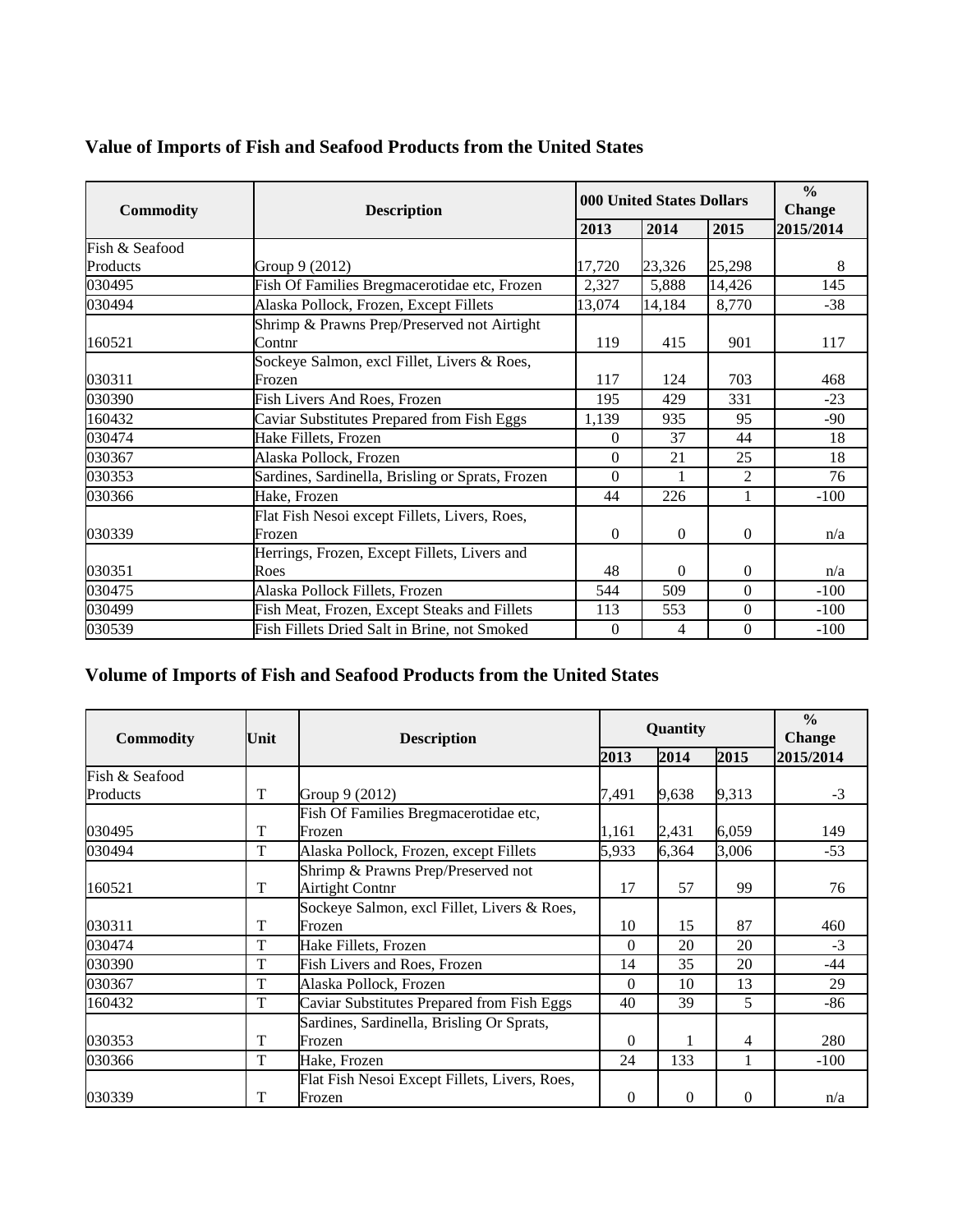|        |              | Herrings, Frozen, Except Fillets, Livers and |     |      |        |
|--------|--------------|----------------------------------------------|-----|------|--------|
| 030351 |              | Roes                                         | 45  |      | n/a    |
| 030475 |              | Alaska Pollock Fillets, Frozen               | 59ء | (63) | $-100$ |
| 030499 | $\mathbf{r}$ | Fish Meat, Frozen, except Steaks and Fillets | 88  | 371  | $-100$ |
| 030539 | m            | Fish Fillets Dried Salt in Brine, not Smoked |     |      | $-100$ |

# **Exports**

In 2015 Lithuania exported fish and seafood products worth U.S. \$530 million, a five percent decrease in comparison to the previous year. Major destinations of Lithuanian exports of fish were Germany, Italy and Belgium. In the first ten months of 2016 exports were up five percent mainly because of higher exports of sardines and herring to Denmark. The EU countries are the main destination for exports of Lithuanian fish and seafood. In 2015 98 percent of Latvian fish products were exported to the EU.

|                              |         | Thousands United States Dollars |         |        | % Share |        | % Change  |
|------------------------------|---------|---------------------------------|---------|--------|---------|--------|-----------|
| <b>Partner Country</b>       | 2013    | 2014                            | 2015    | 2013   | 2014    | 2015   | 2015/2014 |
| World                        | 455,403 | 556,107                         | 530,026 | 100.00 | 100.00  | 100.00 | $-4.69$   |
| Germany                      | 154.196 | 202,089                         | 190,994 | 33.86  | 36.34   | 36.03  | $-5.49$   |
| Italy                        | 41,506  | 49.832                          | 60.536  | 9.11   | 8.96    | 11.42  | 21.48     |
| $\mathbf{R}\mathbf{a}$ laium | 18.218  | 54.500                          | 60.380  | 10.50  | $Q$ $Q$ | 11 20  | 10.62     |

| Value of Exports of Fish and Seafood Products from Lithuania |  |  |  |
|--------------------------------------------------------------|--|--|--|
|--------------------------------------------------------------|--|--|--|

|                              | 2013    | 2014    | 2015    | 2013   | 2014   | 2015   | 2015/2014 |
|------------------------------|---------|---------|---------|--------|--------|--------|-----------|
| World                        | 455,403 | 556,107 | 530,026 | 100.00 | 100.00 | 100.00 | $-4.69$   |
| Germany                      | 154,196 | 202,089 | 190,994 | 33.86  | 36.34  | 36.03  | $-5.49$   |
| Italy                        | 41,506  | 49,832  | 60,536  | 9.11   | 8.96   | 11.42  | 21.48     |
| Belgium                      | 48,218  | 54,590  | 60,389  | 10.59  | 9.82   | 11.39  | 10.62     |
| United Kingdom               | 18,674  | 25,528  | 25,488  | 4.10   | 4.59   | 4.81   | $-0.16$   |
| Latvia                       | 30,109  | 29,567  | 25,403  | 6.61   | 5.32   | 4.79   | $-14.08$  |
| Estonia                      | 24,230  | 25,018  | 23,912  | 5.32   | 4.50   | 4.51   | $-4.42$   |
| France                       | 31,038  | 30,188  | 23,609  | 6.82   | 5.43   | 4.45   | $-21.79$  |
| Denmark                      | 11,102  | 16,466  | 20,181  | 2.44   | 2.96   | 3.81   | 22.56     |
| Poland                       | 20,020  | 23,979  | 19,243  | 4.40   | 4.31   | 3.63   | $-19.75$  |
| Spain                        | 10,144  | 11,092  | 11,675  | 2.23   | 1.99   | 2.20   | 5.26      |
| Sweden                       | 7,355   | 12,376  | 10,585  | 1.61   | 2.23   | 2.00   | $-14.48$  |
| <b>Belarus</b>               | 7,984   | 8,408   | 9,386   | 1.75   | 1.51   | 1.77   | 11.63     |
| Netherlands                  | 2,862   | 6,317   | 7,236   | 0.63   | 1.14   | 1.37   | 14.55     |
| Ukraine                      | 9,865   | 12,101  | 5,754   | 2.17   | 2.18   | 1.09   | $-52.45$  |
| Czech Republic               | 3,547   | 4,854   | 5,372   | 0.78   | 0.87   | 1.01   | 10.67     |
| Japan                        | 2,714   | 3,615   | 3,087   | 0.60   | 0.65   | 0.58   | $-14.62$  |
| Finland                      | 751     | 2,246   | 2,748   | 0.16   | 0.40   | 0.52   | 22.35     |
| <b>Bulgaria</b>              | 2,731   | 2,728   | 2,734   | 0.60   | 0.49   | 0.52   | 0.24      |
| Hungary                      | 1,528   | 2,041   | 2,181   | 0.34   | 0.37   | 0.41   | 6.87      |
| Romania                      | 2,333   | 2,360   | 2,034   | 0.51   | 0.42   | 0.38   | $-13.84$  |
| Austria                      | 2,844   | 2,780   | 1,996   | 0.62   | 0.50   | 0.38   | $-28.18$  |
| Norway                       | 979     | 1,865   | 1,834   | 0.21   | 0.34   | 0.35   | $-1.66$   |
| Russia                       | 9,187   | 11,875  | 1,758   | 2.02   | 2.14   | 0.33   | $-85.19$  |
| Croatia                      | 1,029   | 1,996   | 1,599   | 0.23   | 0.36   | 0.30   | $-19.91$  |
| <b>United States</b>         | 868     | 1,553   | 1,442   | 0.19   | 0.28   | 0.27   | $-7.16$   |
| $Soumax Cl chol Tu dl dl dl$ |         |         |         |        |        |        |           |

*Source: Global Trade Atlas*

# **Volume of Exports of Fish and Seafood Products from Lithuania (MT)**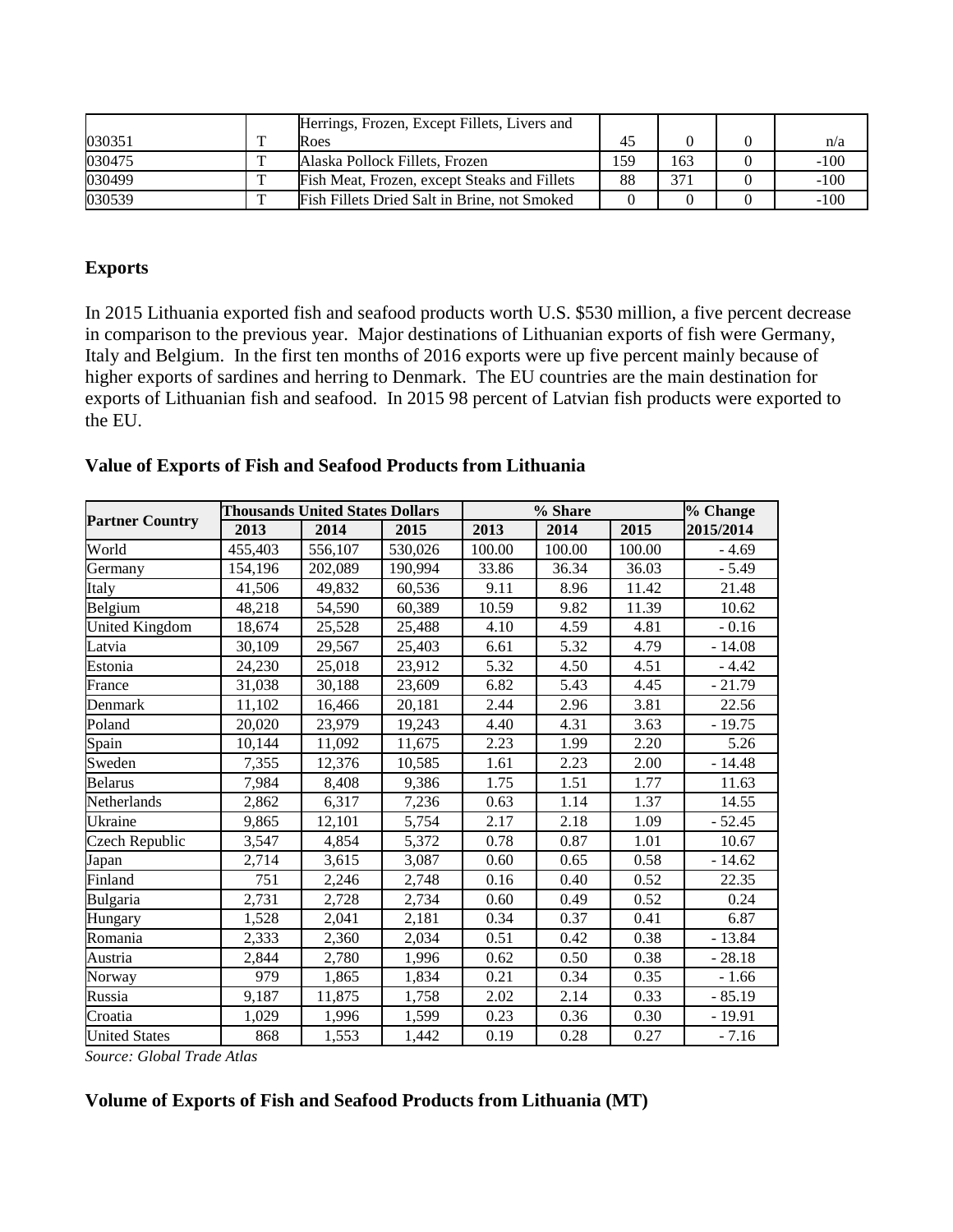| <b>Commodity</b> | Unit           | <b>Description</b>                       |         | Quantity |         |           |  |
|------------------|----------------|------------------------------------------|---------|----------|---------|-----------|--|
|                  |                |                                          | 2013    | 2014     | 2015    | 2015/2014 |  |
| Fish & Seafood   |                |                                          |         |          |         |           |  |
| Products         | $\mathbf T$    | Group 9 (2012)                           | 101,186 | 114,407  | 113,910 | $-0.43$   |  |
| 160420           | $\overline{T}$ | Fish, Prepared or Preserved              | 28,400  | 32,420   | 31,651  | $-2.37$   |  |
|                  |                | Pacific, Atlantic and Danube Salmon,     |         |          |         |           |  |
| 030541           | T              | Smoked                                   | 11,469  | 14,408   | 18,132  | 25.85     |  |
| 030471           | $\overline{T}$ | Cod Fillets, Frozen                      | 4,541   | 6,974    | 6,728   | $-3.52$   |  |
|                  |                | Herrings Prep Or Pres, Whole or In       |         |          |         |           |  |
| 160412           | T              | Pieces                                   | 6,208   | 6,489    | 6,289   | $-3.08$   |  |
|                  |                | Sardines Sardinella Brislings/Sprats     |         |          |         |           |  |
| 030243           | T              | Fresh/Chilled                            | 7,673   | 7,590    | 5,311   | $-30.02$  |  |
|                  |                | Atlantic Salmon And Danube Salmon,       |         |          |         |           |  |
| 030313           | $\mathbf T$    | Frozen                                   | 6,027   | 7,261    | 4,723   | $-34.96$  |  |
|                  |                | Fish Meat, Frozen, Except Steaks And     |         |          |         |           |  |
| 030499           | T              | <b>Fillets</b>                           | 2,054   | 3,200    | 4,024   | 25.76     |  |
|                  |                | Pacific, Atlantic And Danube Salmon      |         |          |         |           |  |
| 030481           | T              | <b>Fillets Frozen</b>                    | 1,235   | 2,800    | 3,897   | 39.2      |  |
| 030473           | T              | Coalfish Fillets, Frozen                 | 495     | 1,264    | 3,672   | 190.46    |  |
| 030354           | $\overline{T}$ | Mackerel, Frozen                         | 7,349   | 5,295    | 3,302   | $-37.64$  |  |
| 030241           | T              | Herrings, Fresh Or Chilled               | 1,767   | 1,378    | 2,719   | 97.31     |  |
| 030489           | T              | Fish Fillets, Frozen                     | 3,357   | 2,941    | 2,297   | $-21.88$  |  |
|                  |                | Herrings, Frozen, Except Fillets, Livers |         |          |         |           |  |
| 030351           | T              | and Roes                                 | 2,238   | 1,197    | 2,252   | 88.12     |  |
| 030389           | $\overline{T}$ | Fish, Frozen                             | 1,865   | 1,789    | 1,690   | $-5.52$   |  |
|                  |                | Sardines/Sardinella/Brisling Prep/Pres,  |         |          |         |           |  |
| 160413           | $\mathbf T$    | not Minced                               | 927     | 975      | 1,392   | 42.82     |  |
|                  |                | Fish, Prepared or Preserved, Whole or    |         |          |         |           |  |
| 160419           | T              | Pieces                                   | 1,393   | 1,383    | 1,309   | $-5.35$   |  |
|                  |                | Fish Fillets Fam Bregmacerotidae etc     |         |          |         |           |  |
| 030444           | $\mathbf T$    | Fresh/Chilled                            | 488     | 3,760    | 1,156   | $-69.26$  |  |

*Source: Global Trade Atlas*

In 2015 Latvian exports of fish and seafood products to the United States amounted to U.S. \$1.4 million, seven percent lower in comparison to 2014 because of reduced shipments of herrings. In the first ten months of 2016 exports to the U.S. increased by over 50 percent because of higher sales of frozen salmon.

# **Value of Exports of Fish and Seafood Products to the United States**

|                | <b>Description</b> | 000 United States |       |      | $\frac{0}{0}$ |
|----------------|--------------------|-------------------|-------|------|---------------|
| Commodity      |                    | <b>Dollars</b>    |       |      | <b>Change</b> |
|                |                    | 2013              | 2014  | 2015 | 2015/2014     |
| Fish & Seafood | Group 9 (2012)     | 868               | 1.553 | .442 | -             |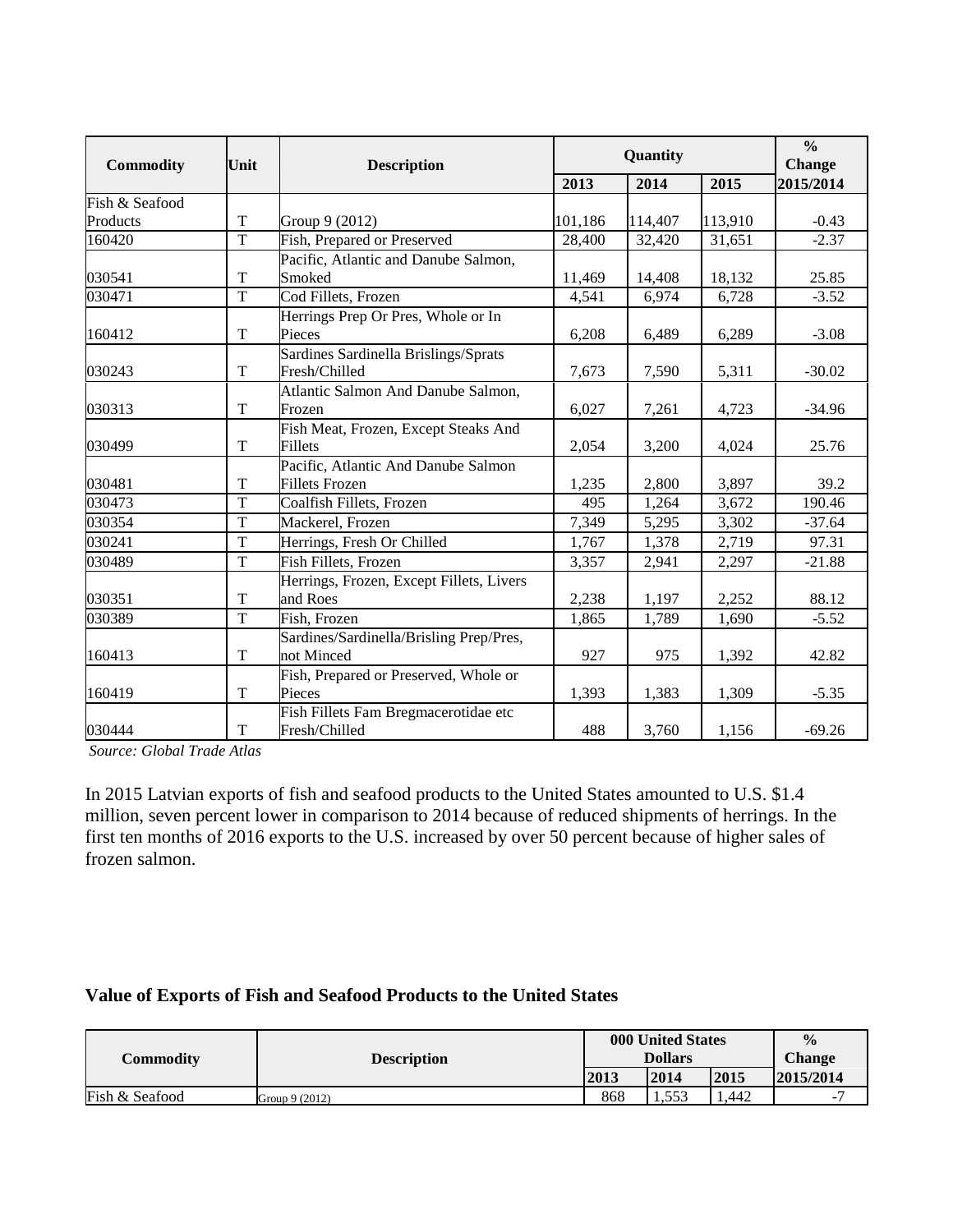| Products |                                                     |     |          |          |        |
|----------|-----------------------------------------------------|-----|----------|----------|--------|
| 160412   | Herrings Prep or Pres, Whole or in Pieces           | 356 | 660      | 502      | $-24$  |
| 160420   | Fish, Prepared Or Preserved                         | 251 | 392      | 438      | 12     |
|          | Sardines/Sardinella/Brisling Prep/Pres, not         |     |          |          |        |
| 160413   | Minced                                              | 14  | 32       | 117      | 260    |
| 030561   | Herrings, Salted, Or In Brine, not Dry or<br>Smoked | 80  | 101      | 106      | 5      |
| 030549   | Fish Including Fillets, Smoked                      | 60  | 160      | 83       | $-48$  |
| 030541   | Pacific, Atlantic and Danube Salmon, Smoked         | 42  | 63       | 79       | 26     |
| 030559   | Fish, Dried, Whether Salted but not Smoked          | 19  | 72       | 58       | -19    |
| 030569   | Fish, Salted or In Brine, not Dry or Smoked         | 13  | 45       | 44       | $-3$   |
| 030542   | Herrings, Including Fillets, Smoked                 | 3   | 6        | 6        | $-2$   |
| 160419   | Fish, Prepared or Preserved, Whole or Pieces        | 0   | $\theta$ | 5        | n/a    |
| 030539   | Fish Fillets Dried Salt in Brine, not Smoked        | 11  | 2        | 3        | 45     |
| 160415   | Mackerel, Prepared or Preserved, not Minced         | 9   | 9        | 2        | -84    |
| 030543   | Trout, Smoked, Including Fillets                    |     | $\theta$ | $\Omega$ | n/a    |
| 030579   | Fish Fin Edible Offal Smoke Dried Salt Brine        |     | 0        | $\Omega$ | n/a    |
| 030890   | Aquatic Invertebrates, Edible Flours etc.           | 6   | 7        | $\Omega$ | $-100$ |
| 160411   | Salmon, Prepared or Preserved, Whole or Pieces      | 0   | 3        | $\Omega$ | $-100$ |

*Source: Global Trade Atlas*

# **Current Tariff for Seafood Products**

Tariffs for seafood products exported to the EU range from zero to 22 percent depending on species, level of processing, and the time of year. Detailed information on seafood tariffs can be found in the official [EU Journal](http://eur-lex.europa.eu/LexUriServ/LexUriServ.do?uri=OJ:L:2012:304:0001:0915:EN:PDF) in pages 47-69 and 134-139.

<http://eur-lex.europa.eu/LexUriServ/LexUriServ.do?uri=OJ:L:2012:304:0001:0915:EN:PDF> Market Access

A health certificate issued by a government-approved veterinarian from the exporting country must accompany all fish shipments to Lithuania. Products packed for retail sale also must bear a label in the Lithuanian language with the date of production clearly stated. Exporters should also check with Lithuanian importers regarding standards.

For guidelines regarding seafood exports to Lithuania and the EU in general, information is available from the National Oceanic and Atmospheric Association,<http://www.noaa.gov/> or [http://www.seafood.nmfs.noaa.gov/export/export\\_certification/export\\_certification.html](http://www.seafood.nmfs.noaa.gov/export/export_certification/export_certification.html)

# **Market Entry Strategy**

Trade missions coordinated through industry/export organizations as well as participation in trade shows such as the annual European Seafood Exposition in Brussels are important in gaining knowledge about the market structure, consumer preferences and building contacts with importers. The Fishery Department of the Ministry of Agriculture may also be a partner in a generic promotion of fish products.

U.S. exporters of seafood products may also obtain a list of current importers by contacting the Office